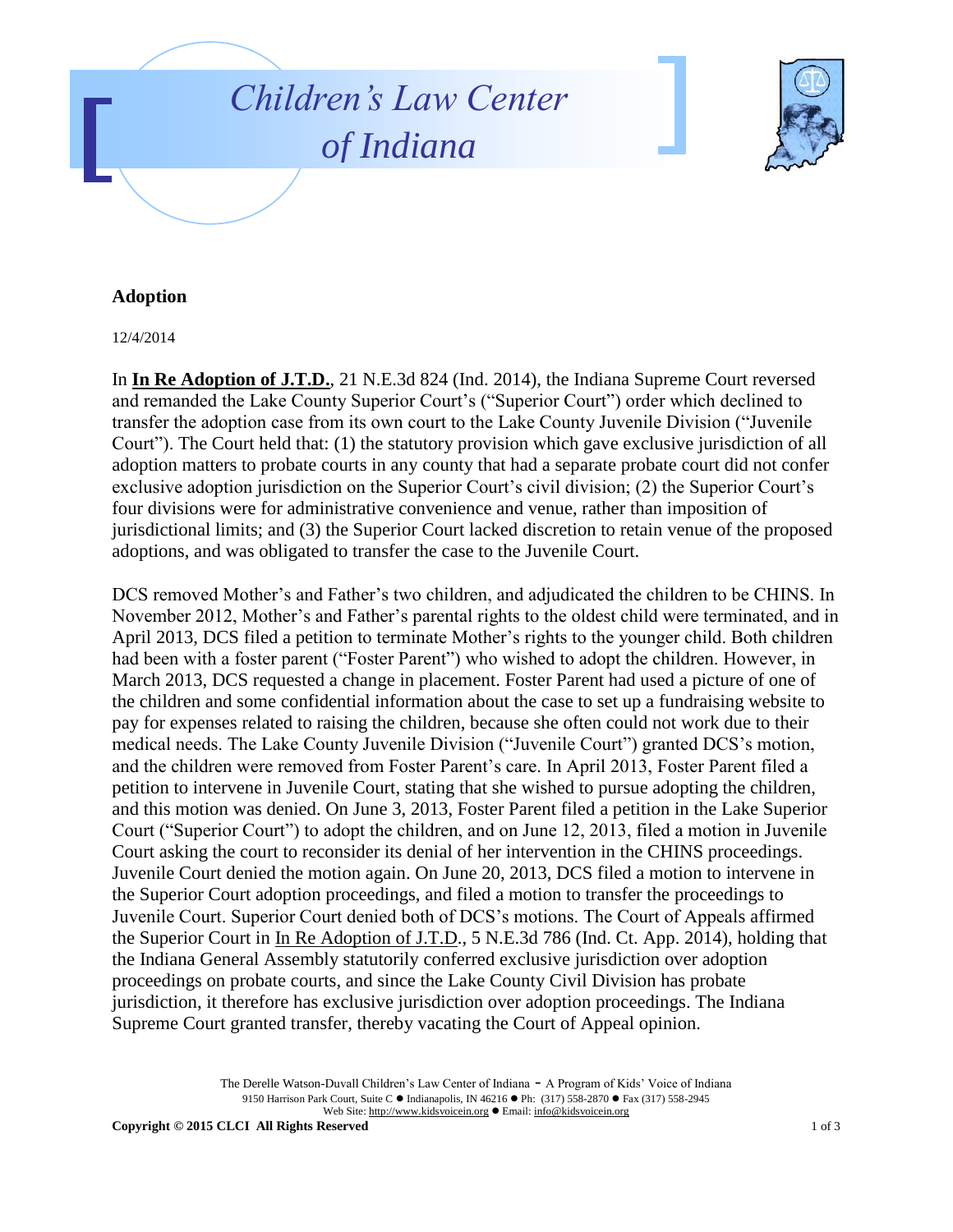**The Court determined that because Lake County has no "separate probate court," the exclusive jurisdiction provision of IC 31-19-1-2 does not apply to Lake County courts, both civil and juvenile divisions.** Id. at 827. IC 31-19-1-2 provides that a probate court has exclusive jurisdiction in all adoption matters, but the first part of the statute also provides that it applies only to each Indiana county that has a separate probate court. Id. However, IC 33-33-45-21(a) provides that in Lake County, the civil division, which includes probate, is a part of the Superior Court. Id. at 828. Therefore, Lake County has no separate probate court, and IC 31-19-1-2, by its own terms, does not apply to Lake County. Id.

**The Court then held that the division of the caseloads of the Lake County Superior Court was a matter of venue, not jurisdiction, because the Superior Court is one court of broad original, concurrent jurisdiction, shared amongst its several divisions.** Id. at 828. The Court noted that superior courts are created by statute, and generally have original and concurrent jurisdiction in all civil and criminal cases. Id. The Indiana Code contains provisions which are unique to each county's superior court system, and these provisions must be construed together with the general provisions of IC 33-29 "to produce a harmonious statutory scheme' if possible." Id. If two statutes have an unresolvable conflict, then the more detailed statute prevails over the less detailed statute. Id. The Court determined that if the divisions were a matter of jurisdiction, then the Lake County Caseload Plan ("Caseload Plan") could not alter the divisions, as local rules may not conflict with rules established by statutes. Id. at 828. However, if the divisions were a matter of venue, then there was no conflict between statute and the Caseload Plan, and the adoption should have been transferred as required by the Caseload Plan. Id.

In concluding that the Superior Court's four statutory divisions were a matter of venue, the Court observed that the Lake County statutes expressly create one Superior Court and refer to it as a single court with four divisions, two of which are juvenile and civil, which includes probate. Id., citing IC 33-33-45-3 and IC 33-33-45-21(a). The Court noted that nothing in IC 33-33-45-21(a) [creation of Lake County's four divisions] mentions jurisdiction or confers exclusive jurisdiction on any particular section of the Superior Court. Id. at 829. The Court was reluctant to "read the two-word parenthetical '(including probate)' as vesting exclusive probate jurisdiction in the Civil Division." Id. The Court also opined that interpreting the divisions as jurisdictional would render the next sentence of IC 33-33-45-21(a) meaningless. Id. IC 33-33-45-21(a) provides that "[t]he court is divided into civil (including probate), criminal, county, and juvenile divisions. The work of the court shall be divided among the divisions *by the rules of the court*." Id. (emphasis in opinion). The Court further opined that "the 'work of the court' could not possibly be 'divided' between the divisions by local 'rules of the court' as the statute contemplates if the divisions' names reflected hard-and-fast jurisdictional limits." Id. The Court concluded that Foster Parent's interpretation of the statutes as jurisdictional would result in an inconsistent and nonsensical reading of the statute. Id.

The Court, quoting Benham v. State, 637 N.E.2d 133, 136-37 (Ind. 1994), noted that venue statutes and rules "do not confer jurisdiction but rather prescribe the location at which trial proceedings are to occur from among the courts empowered to exercise jurisdiction." J.T.D. at 829. The Court concluded that the only way to harmonize both statutory provisions was to read